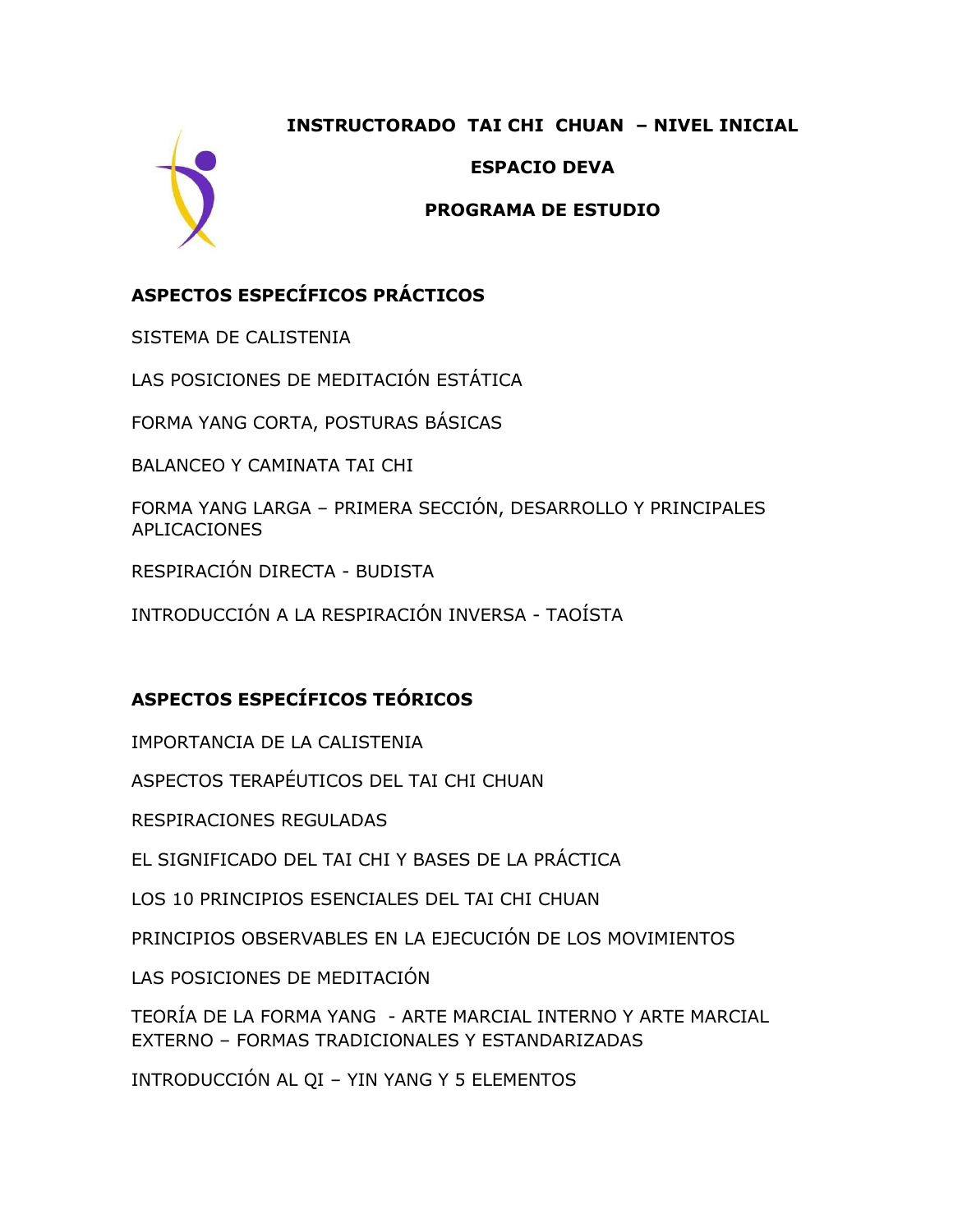**1** Espacio Deva - Palermo - C.A.B.A. - Argentina +54 11 6056 5278

[www.espaciodeva.com.ar](http://www.espaciodeva.com.ar/) info@espaciodeva.com.ar

### **BIBLIOGRAFÍA ESPECÍFICA**

LA ESENCIA DEL TAIJI QIGONG, DR. YANG, JWING-MING

LA FORMA LARGA DE TAI CHI CHUAN (88 Movimientos)

EL ARTE DE LA ARMONÍA, CHENG MAN-CHING

NO HAY SECRETOS. EL PROFESOR CHENG MAN-CHING Y SU TAI-CHI CHUAN, LOWENTHAL, WOLFE

LA PUERTA A LO MILAGROSO. EXPLORACIONES ADICIONALES EN EL TAO DE CHENG MAN-CHING, LOWENTHAL, WOLFE

TAI CHI. EL FUNDAMENTO SUPREMO, GALANTE, LAWRENCE

LA ESTRUCTURA INTERNA DEL TAI CHI, MANTAK CHIA Y JUAN LI

## **BIBLIOGRAFÍA COMPLEMENTARIA**

TAI CHI PARA TODOS, OLSON, STUART ALVE

TAI CHI CHUAN, SWARTZ, MARIO

QI GONG, EL SECRETO DE LA JUVENTUD, DR. YANG, JWING-MING

PENSAMIENTOS EXTRAORDINARIOS, LEE, BRUCE

TAI CHI CHUAN. UN CAMINO HACIA LA SALUD Y LA ARMONIA, TARRAGO, FERRAN

TAIJIQUAN, LIANG SOU-YU Y WU WEN-CHING

EL ARTE DEL TAICHICHUAN, TED BUNAN

APLICACIONES DEL TAIJI, DR. YANG, JWING-MING